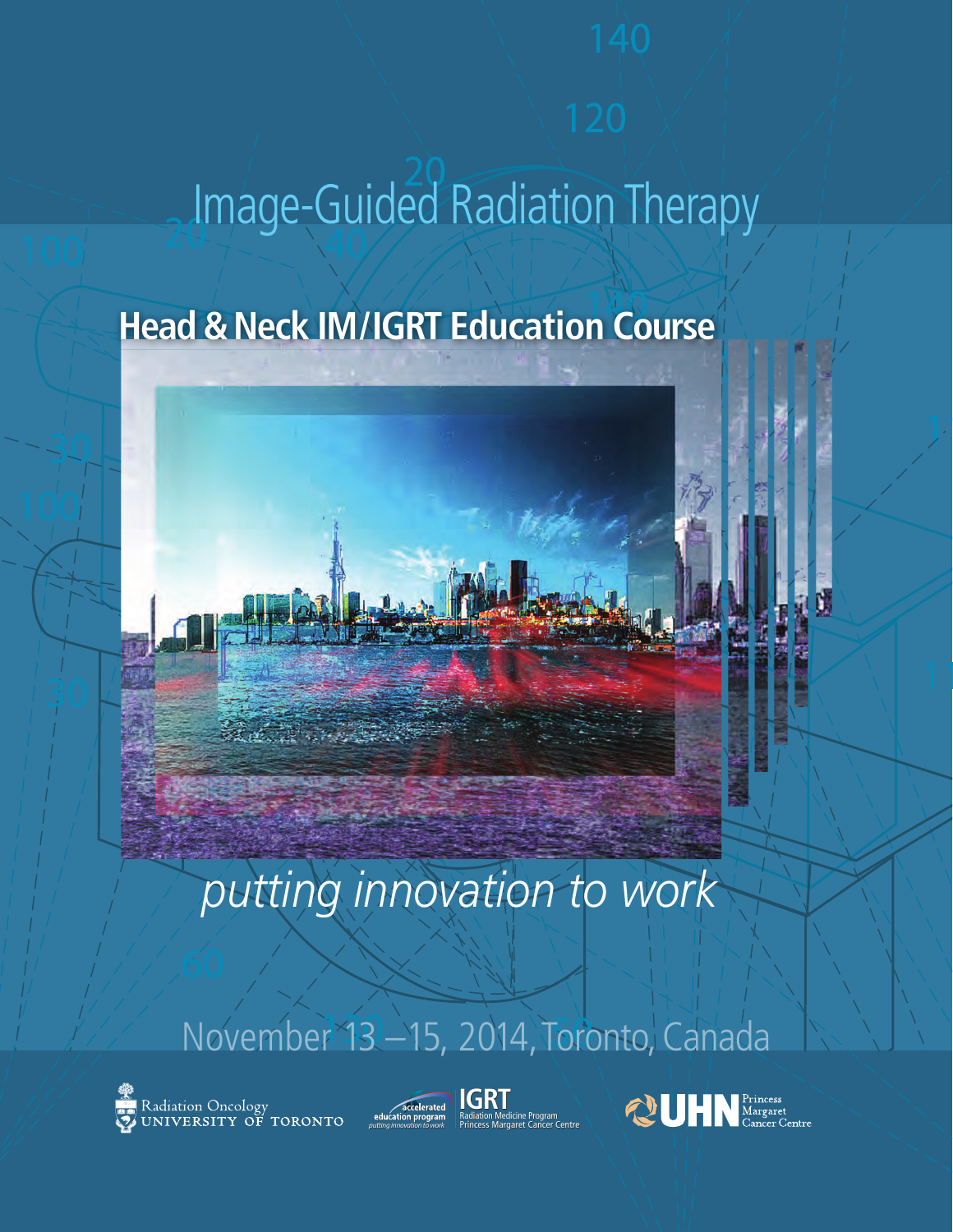| Thursday, November 13, 2014            |                                                                         |              |  |  |
|----------------------------------------|-------------------------------------------------------------------------|--------------|--|--|
| $1:30 - 2:00$                          | Registration and Lunch                                                  | 1B Red Room* |  |  |
| $2:00 - 2:10$                          | Welcome & Introductions                                                 |              |  |  |
| <b>Session One: The Basics of IGRT</b> |                                                                         |              |  |  |
| $2:10 - 2:40$                          | The IGRT Education Course: Concepts & Context<br>Doug Moseley PhD       |              |  |  |
| $2:40 - 3:20$                          | Cone-beam CT Primer<br>Doug Moseley PhD                                 |              |  |  |
| $3:20 - 3:30$                          | <b>Discussion</b>                                                       |              |  |  |
| $3:30 - 3:50$                          | Head & Neck Cancer: Setting the Stage<br>John Waldron MD                |              |  |  |
| $3:50 - 3:55$                          | Discussion                                                              |              |  |  |
| $3:55 - 4:10$                          | <b>Break</b>                                                            |              |  |  |
| $4:10-4:50$                            | Quality Assurance in an Image-Guided Era<br>Jean-Pierre Bissonnette PhD |              |  |  |
| $4:50 - 4:55$                          | Discussion                                                              |              |  |  |
| $4:55 - 5:25$                          | Patient Reported Outcomes: Listening to Our Patients<br>Andrew Hope MD  |              |  |  |
| $5:25 - 5:30$                          | <b>Discussion</b>                                                       |              |  |  |



 *\* Unless otherwise indicated, all sessions take place in the Red Room, 1B-615, Princess Margaret Cancer Centre.*

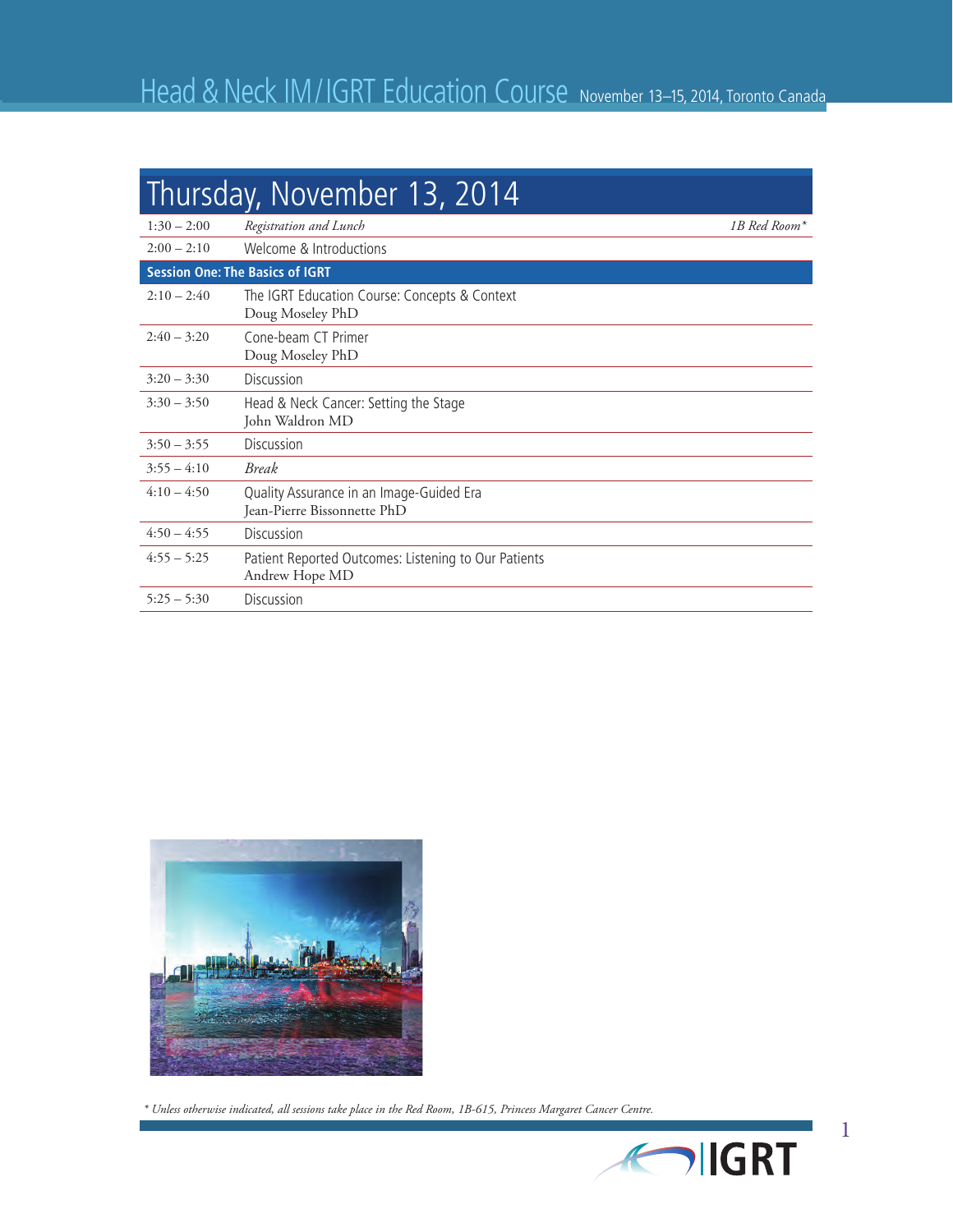|                 | Friday, November 14, 2014                                                                                                                            |                             |
|-----------------|------------------------------------------------------------------------------------------------------------------------------------------------------|-----------------------------|
| $8:30 - 9:00$   | Breakfast and Sign In                                                                                                                                | 1B Red Room                 |
|                 | Session 2: Setting the Scene: Anatomy, Volumes, & Nomenclature                                                                                       |                             |
| $9:00 - 9:30$   | General Principles of Head & Neck Cancer Management (Webinar)<br>Brian O'Sullivan MD                                                                 |                             |
| $9:30 - 9:35$   | Discussion                                                                                                                                           |                             |
| $9:35 - 9:45$   | Issues in Radical Radiotherapy for Head & Neck Cancer<br>John Waldron MD                                                                             |                             |
| $9:45 - 10:15$  | Standardization of Practice<br>John Kim MD                                                                                                           |                             |
| $10:15 - 10:55$ | Anatomy & Contour Guidelines<br>John Kim MD, Eric Bartlett MD                                                                                        |                             |
| $10:55 - 11:05$ | Discussion                                                                                                                                           |                             |
| $11:05 - 11:20$ | <b>Break</b>                                                                                                                                         |                             |
| $11:20 - 11:45$ | Margin Design<br>Tim Craig PhD                                                                                                                       |                             |
| $11:45 - 11:50$ | Discussion                                                                                                                                           |                             |
|                 | <b>Session 3A: Live Demonstrations &amp; Practical Exercises</b>                                                                                     |                             |
| $11:50 - 12:55$ | 1. Contouring Exercise<br>John Kim MD, Lily Chau MRT(T), Michael Holwell MRT(T),<br>Meredith Giuliani MD, Satiavani Ramasamy MD, Shrinivas Rathod MD | Skills Lab                  |
|                 | OR 2. Technical Topics in Head & Neck<br>Stephen Breen PhD, Andrea McNiven PhD, Doug Moseley PhD                                                     | 1B Red Room                 |
| $12:55 - 1:55$  | Lunch                                                                                                                                                | 1B Red Room                 |
|                 | Session 4: The IGRT Journey - Image, Plan, Treat                                                                                                     |                             |
| $1:55 - 3:05$   | Treatment Planning in Head & Neck IGRT - From Targets to Plan Optimization<br>Jolie Ringash MD, Andrea McNiven PhD, Lily Chau MRT(T)                 |                             |
| $3:05 - 3:10$   | Discussion                                                                                                                                           |                             |
| $3:10 - 3:25$   | <b>Break</b>                                                                                                                                         |                             |
| $3:25 - 4:05$   | Putting Head & Neck IGRT into Action<br>Andrew Hope MD, Stephen Breen PhD, Natassia Naccarato MRT(T)                                                 |                             |
| $4:05 - 4:15$   | Discussion                                                                                                                                           |                             |
|                 | <b>Session 5: Monitoring &amp; Outcomes</b>                                                                                                          |                             |
| $4:15 - 4:45$   | Vignette: Early-Stage Larynx Cancer: IGRT Lessons Learned<br>John Waldron MD                                                                         |                             |
| $4:45 - 4:50$   | Discussion                                                                                                                                           |                             |
| $4:50 - 5:30$   | Introduction: John Waldron MD                                                                                                                        |                             |
|                 | Keynote Address                                                                                                                                      |                             |
|                 | Proton Therapy in the Management of Head & Neck Tumours -                                                                                            |                             |
|                 | Is there value in eliminating the unnecessary radiation exposure from IMRT?<br>Steven Frank MD                                                       |                             |
| $5:30 - 5:40$   | Discussion                                                                                                                                           |                             |
| $5:40 - 6:00$   | <b>MRgRT</b> Tour                                                                                                                                    |                             |
| $6:00 - 7:30$   | Wine & Cheese                                                                                                                                        | 18th Floor Pencer<br>Centre |